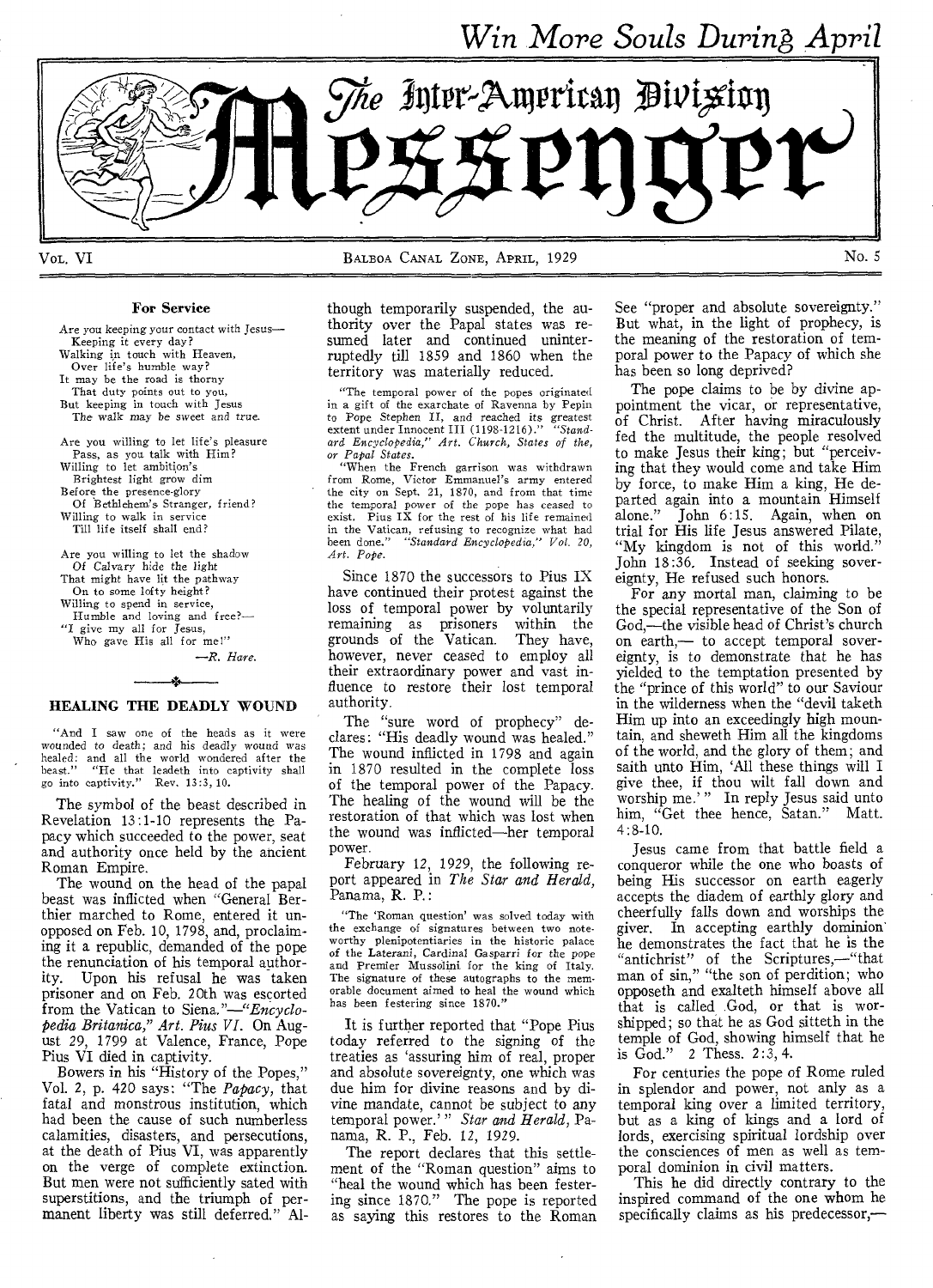the apostle Peter,—who said to the elders, of whom he was one, "Feed the flock of God which is among you, taking the oversight thereof, not by constraint, but willingly; not for filthy lucre, but of a ready mind; *neither as being lords over God's heritage,* but being ensamples to the flock. And *when the chief Shepherd shall appear ye shall receive a crown of glory that fadeth not*  away." 1 Peter 5:2-4.

The crown is never placed by the hands of mortal man upon the head of a faithful shepherd of the flock of God here in this life. Not until the chief Shepherd shall appear will he wear a crown.

The healing of the deadly wound inflicted upon the head of the Papacy by the restoration of his temporal dominion accomplished on the 11th day of Feb. 1929 is one of the infallible signs of the early return of that great day when every faithful shepherd of God's flock, as well as "all them also that love His appearing," (2 Tim. 4:8) will receive the crown of unfading glory.

How rapidly and accurately is the prophetic word being fulfilled before our eyes today. The same word that declares, "his deadly wound was healed," says also, "all the world wondered after the beast." And again: "all that dwell upon the earth shall worship him, whose names are not written in the book of life of the Lamb." Rev. 13*:3,* 8.

How important, now in this last hour of the great conflict with sin, that every believer should do his utmost clearly to set before each ,individual within the range of his influence the issue at stake. Every soul must soon make his decision. He will either render implicit, unreserved obedience to God, his Creator and Redeemer, or he will bow in servile obedience to God's rival—the beast. "Choose you this day whom ye will serve." "If the Lord be God, follow Him: but if Baal, then follow him."

"These shall make war with the Lamb, and the Lamb shall overcome them: for He is Lord of lords, and King of kings: and they that are with Him are called, and chosen, and faithful." Rev. 17:14.<br>Balboa, C. Z.

**E. E. ANDROSS,** 

# **\$ "PREPARE TO MEET THY GOD"**

How tremendously solemn is the thought that, today when wickedness and law breaking of all kinds are so marked and when violence is filling the earth as it did in the days of Noah, we are living in the very closing hours of the great anti-typical day of atonement,—the investigative judgment work, *and that right now our names may be called at any time.* The great nations of the earth are angry; mighty men in perplexity are feverishly preparing for another great war. How important it is that we first prepare our own hearts

and then assist others to prepare for the judgment hour!

The great burden of the leaders of God's people today was plainly stated in the readings of our last Week of Prayer. The thought running all through those readings is *personal, individual preparation of the heart* that will fit men for the finishing of the work of God on earth, and then for a place in His soon coming kingdom.

From the president of the General Conference, Pastor W. A. Spicer, came this most heart-stirring appeal: *"'Prepare to meet thy God.' The end of all things is at hand.'* Again he said, "0, Lord, our eyes are upon Thee. Make us what we ought to be. *Cleanse our hearts from sin."* This message sounds like the message of Joshua. Just before crossing over Jordan into the promised land, the leader of ancient Israel sent out the following important message: *"Sanctify yourselves: for tomorrow the Lord will do wonders among you."* Joshua 3:5.

The same is true today. We are standing on the borders of the heavenly Canaan. Our wilderness journeys are almost over. The time of the promise has come. From the headquarters of modern Israel today comes in no uncertain sounds the message to *cleanse our hearts from sin for the end of all things is at hand.* Pastor 0. Montgomery, in his article on "The Judgment Hour Message" stated: "Such a time as this the world has never seen. The church has never faced such an hour. The human race has never been confronted with such an awful issue. It is the crisis of the ages. Stupendous are the issues involved. *0, how deep should be the searching of heart! How carefully should the motives and purposes of the soul be examined!"* 

Pastor J. E. Fulton's article was entitled "Personal Preparation of the Heart to Meet Jesus." He said, "The hour is late for the time is fulfilled, and 'the kingdom of heaven is at hand.'" This startling fact of the nearness of the end must mightily appeal to every heart. *May it enliven our hearts with a new preparation for the end.* 

From Pastor L. H. Christian came the following: *"Missions are important, the progress- of the cause is our joy, but after oil, the chief thing for every member and every minister is his personal relation to the Lord."* He said further that "The greatest question for every Seventh-day Adventist is, *Am I ready to have my case investigated and my name called in heaven?"* 

Pastor F. M. Wilcox, for many years editor of the *Review and Herald,* wrote: "The call of God today is for *individual consecration so complete that all we possess shall be laid upon the altar."* 

All these important and timely messages should arouse us as never before to the importance of *seeking for that individual consecration of heart and life*  that will prepare us to finish the work and then for the crossing over Jordan into the Promised Land.

It is only natural to endeavor to forget as best we can those experiences in the past wherein we have failed. We would go back if we could and rectify or erase some of them. This may be possible in some instances, but not in all. There is one thing, however, that we can do: we can learn valuable lessons from the failures of the past, and determine that with the help of God we will strive to overcome and to make our weakest points our strongest. The Spirit of Prophecy says that it is possible for us to do this.

If we have in any way allowed the world or the cares of this life to come into our hearts, causing us to become careless in secret prayer and study of the Bible, or in guarding carefully the beginning and end of each Sabbath, let us determine now that we will start a new order of things. If we have not been faithful in rendering to God His own in tithe, let us begin at once to render to the Lord a faithful stewardship. Those who are determined to serve the Lord at all cost will find the way opening as they go forward. Your strength will increase with every obstacle surmounted and with every temptation overcome.

Surely, in the preceding paragraphs, the keynote of the great Advent hope and faith has been sounded definitely by the leaders of this people. It is a call for *individual consecration of heart.* Let us keep continually in mind the solemn and soul-thrilling message sounded by Pastor Spicer, " 'Prepare to meet thy God'; 'The end of all things is at hand.'" L. L. HUTCHINSON.

*Cristobal, C. Z.* 

#### **ANTILLIAN UNION MISSION**

| Superintendent<br>A. R. OGDEN<br>$\overline{\phantom{a}}$<br>٠<br>Secy.Treas.<br>N. L. TAYLOR<br>$\overline{\phantom{a}}$<br>٠ |  |  |  |  | Genaro Sanchez 11, Vibora, Havana, Cuba |  |
|--------------------------------------------------------------------------------------------------------------------------------|--|--|--|--|-----------------------------------------|--|
|                                                                                                                                |  |  |  |  |                                         |  |

#### **SUCCESS AMID HARDSHIPS**

Although the hurricane well-nigh destroyed Porto Rico, it is wonderful to see how the people are readjusting themselves to the new conditions. It is surprising to note how little homes are springing up here and there along the way. The day after the storm when Brother Taylor and I walked from Aibonito to San Juan, almost everything was down, including all school houses save one; but today, it would be rather difficult to convince a stranger that **we**  had a storm. The American Red Cross came to the rescue in a wonderful way.

It is marvelous what our people have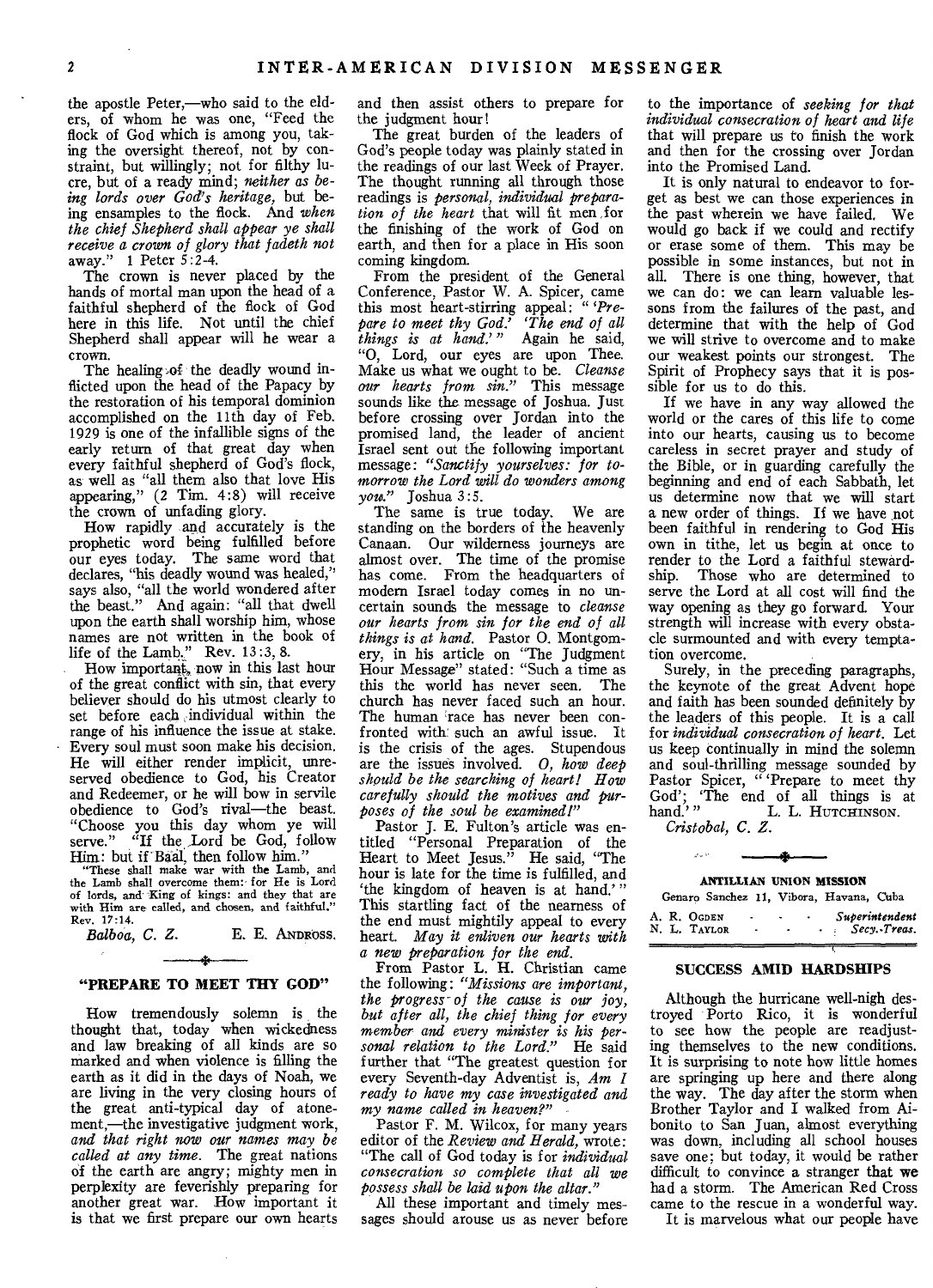done during this time. They have paid tithe; and our treasurer tells me our offerings have not dropped, but have increased about two hundred dollars. So we have been blessed even in disaster. We thank the Lord for such good, faithful members.

Our colporteur work suffered considerably; but now we see signs of life again. Every month has shown a gain; and Brother Welsh is working hard to get Porto Rico back on its feet. Our members, however, are not increasing as we should like. One reason is that many of our people go to New York; but we are comforted to remember that if they are faithful our loss will be gain to New York.

We plan to spend more time and effort in instructing new members in the truth. All our churches are carrying on an intensive campaign in house to house work, visiting the people in their homes; and we expect to see results soon. Although Porto Rico has passed through a time of trouble, our courage is good and we are pressing forward toward the same mark as our brethren in other parts of Inter-America.

L. **J.** BORROWDALE. *Santurce, Porto Rico.*   $\mathbf{A}$ 

# **SEVEN HUNDRED MILES OF ISLANDS**

To the casual observer the Bahama Islands group presents itself as so many dots on the map just off the southeast coast of Florida. To the mission worker in the field this same group looms up as an outlay of islands separated from one another, not by hours, but by days of travel, with 60,000 souls scattered over its 700 mile-extent and waiting for the Message.

Recently in company with Brother 0. J. Lawrence, the writer visited Eleuthera, one of the twenty-five inhabited islands. Leaving Nassau one morning on board a small freight motor vessel, we arrived the next morning at Rock Sound, Eleuthera. We made this little boat our home, eating with the crew and taking our turn at the wheel while at sea.

Brother Lawrence had been stationed at Rock Sound a few months before our visit, so we found the inhabitants well acquainted with our Message. Many admitted the Sabbath truth, but having no leader, they lack moral stamina to stand for the truth in all points. Before leaving this settlement we organized a little Sabbath school, and are praying that God will give "the increase."

On the fourth day, our little boat left for Nassau with a cargo of tomatoes for New York. We sent letters to our wives by the captain; and another small tomato boat took us to Governor's Har-

bour on the same island, where we have a small family Sabbath school. Our members here have been sowing seeds of truth, and they are calling for a worker to reap the harvest.

From Governor's Harbour, Brother **0.** E. Johnson took us in his sixteenfoot sailboat to another settlement on the island known as Gregorytown. At that place, we found two of its three large church buildings in ruins as a result of the recent hurricane. The members of one of these churches are looking to the leader of our little company. He is doing his utmost to bring the truth of the Bible before these people and is most anxious that a worker be sent to his aid at this time.

But how are we to send workers to answer these urgent calls when the financial depression caused by the 1926 and 1928 hurricanes has made it necessary for us to cut one worker from our small list of four? The settlements mentioned are only three of thirteen on this one island alone, which is by no means the largest. As we touched at other setlements, in most of which the Third Angel's Message has never been preached, the people urged us to remain with them. Think of twenty-four other such islands, most of which have never been visited by our workers!

When we were ready to make our homeward journey, we found that because the tomato season was almost over, we would have to wait a week or two for one of the little motor boats to take us back to Nassau. It was necessary for us to be back at the office sooner, so we decided to make the trip in Brother Johnson's small sailboat.

The morning we left a favorable, gentle breeze was blowing, which we expected would increase. After we were a few miles from land, however, the breeze subsided, leaving a calm which lasted until the next morning. We had plenty of food aboard, but no fresh water. To while away the time we took a few plunges overboard while Brother Johnson kept a sharp look-out for sharks, which are abundant in these waters—just a few days before we had hooked one. The night was a cold one for the Bahamas. We had only two thin blankets along.

When morning finally came, it brought headwinds. To the leeward, the direction the wind, was blowing, was a very small island, or cay. It looked as though Providence intended that, instead of our continuing our homeward journey, we first carry the Message to the little settlement on this cay, so we set our helm and sail accordingly.

We landed on the cay at about two o'clock in the afternoon. To find our way to the settlement we had to wade through a swamp which in places took us into water and mud well above our knees. When we were nearing the little group of houses, a boy came out to meet us with the interrogation, "What is your errand?"

"We have a Message for you," Brother Lawrence replied.

After Brother Lawrence had made it clear that the Message was for the whole settlement, the boy inquired, "Is it for the women, too?"

Having an answer in the affirmative, he ran on ahead and left us. When we arrived at the village, we found he had gathered quite an audience of women and children, the men being in their fields. We asked them for water and quenched our thirst after more than forty hours without a drink, and then Brother Lawrence proceeded to give them the Message of Christ's second coming.

By the time he had finished a favorable wind had arisen. We had water carried to the boat and we were again on our way toward home. Along with the wind came a heavy sea. It was really enjoyable riding those huge waves in the tiny boat, excepting when one would wash over the deck and drench us. The sea continued in this fashion the rest of the journey.

When the sun had set below the waves on the distant horizon, the evening star became visible and served as a compass point. Later in the night we sighted the revolving light at the top of Nassau's high water tower which stands out but a short 'distance from the mission home. At about 3 A. M. we entered the harbor, and soon we were in our little homes which seemed like palaces after ten days of hard travel.

This experience is not written for mere entertainment; but to show something of the great needs in this almost unknown mission field. Workers are needed, but we have had to cut from our list instead of adding to it. We have been struggling with a large deficit in our tithes, due to the destructive hurricanes. It has been impossible to procure appropriations to meet this deficit. We are still *facing* a debt due to the rebuilding of one of our churches which was destroyed in the 1926 hurricane. We need a motor boat to carry our workers to the various islands and to give them some degree of comfort as they labor for souls. It is a waste of precious time for them to be delayed by having to depend on winds, tides and small boats running at irregular intervals.

We recognize the fact that we represent only one of many missions each with its great needs, but this article leaves the pen of the writer with the prayer that it may inspire to even greater sacrifice for missions.

HARRY E. BEDDOE. *Nassau, Bahamas.*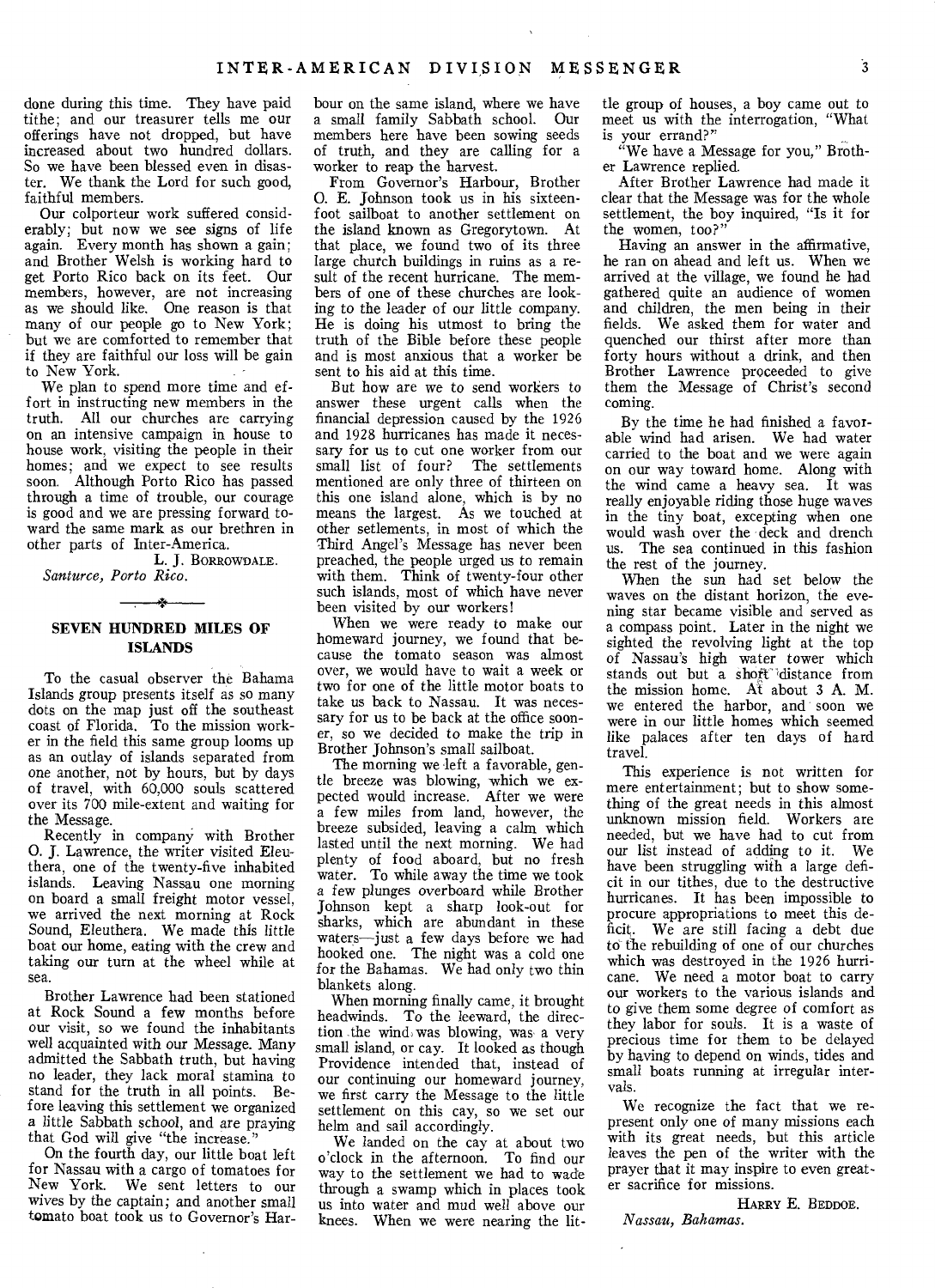#### **AFTER THE HURRICANE**

Early in February I visited our school in Aibonito. I found the place humming with the sound of work. Everyone was busy. Even when all their belongings had been blown away by the hurricane, I did not hear one word of complaint; but, on the other hand, I found those young people praising God that their lives were spared and that they could continue studying to become missionaries. We are grateful to God for such young people.

It is five months since the storm in which we lost four of our school buildings, and had three more nearly destroyed. We fixed up the remains, as best we could, and are holding school in them. I am sure you never saw a school held in such buildings before, but the students did not wish to stop their studies, so the board decided to continue until other arrangements could be made.

We have the pleasure of seeing two young women, graduates of this academy, go to another field as missionaries. One is in Santo Domingo and the other in Colombia. At the end of this school year, we shall have more young people who will be able to go out as teachers.

Aibonito students send greetings to all other students in Inter-America, and pledge themselves to be true to the principles and aims of this denomination. **L. J.** BORROWDALE.

*Santurce, Porto Rico.* 

## CENTRAL AMERICAN UNION MISSION

Apartado 1059, San José, Costa Rica<br>BAXTER Superintendent W. E. BAXTER **- - · Superintendent**<br>A. P. CHRISTIANSEN - · · Secy.-Treas. A. P. CHRISTIANSEN

#### **THE INDIAN WORK IN GUATEMALA**

Recently while in Guatemala I visited Brother and Sister Boehne in their mission home and found them of good courage. They have been in this station now a little more than a year. From the pine trees on the mission property lumber was sawed, and Brother Boehne has erected a neat building. In one end of this building, two rooms are fitted up in which they live and the rest of the building is used as a work shop, chapel, stock-room etc. They have also been digging a well. This work has been done with pick and shovel and the Indians have been employed to lift the dirt out with a hand windlass which Brother Boehne has made. The well is now 105 feet deep. They let me down into it to decide whether they should continue digging. It is a deep hole, I assure you, but they have decided to keep on digging, and they hope to get water within another fifty feet. They have been carrying all the water they used more than a mile **from** the spring of an Indian neighbor.

Sister Boehne has planted a little garden.

There are 1,500,000 Indians in Guatemala, and this station is well located to serve them. Many thousands of Indians pass our station every week; and they are beginning to feel that it is a place where they can get help when they are sick. Not long ago an Indian woman hurt her hand and came to the mission to get help. Infection and blood poisoning had set in but Brother and Sister Boehne treated the hand and soon she was well. When her husband came home and learned of the kindness that had been shown his wife, he came to the mission with a present of fruit and expressed his thanks for the help rendered. It is clear to see that our workers are gaining the confidence of the Indians. Everywhere we met them they were very friendly with Brother and Sister Boehne.

One of our greatest drawbacks is that only few of the Indians can understand Spanish and even then only very little. We have an Indian man and his wife who are members of our church. The wife knows one of the Indian dialects and he another. We are hoping to employ them at the mission as interpreters and teachers. He is at present one of our best colporteurs. When we talked with him about it, he said he would be willing to come even if the pay offered is much less than he is making as a colporteur. He is a good teacher and has taught for the government; but as they hold school on Sabbath he had to give up that work upon accepting the truth a few years ago.

I wish you could get a glimpse of the great Indian section of Guatemala. There are vast sections of mountain and valley land, every inch of which is under cultivation and it is dotted thickly

with Indian houses as far as your eye can see. For two days we drove through this territory and observed their altars erected to heathen gods with the incense smoldering upon them. We saw their great need of medical attention and Christian kindness. And we saw a people ready to accept the truth when it is carried to them in love. My heart cries out: "0, Lord, help us not to be recreant to the responsibility reposed in us of carrying the message of Christ's love to these needy souls."

W. E. BAXTER. *San Jose, Costa Rica.* 

#### **"EVER ONWARD IN SERVICE FOR GOD AND MAN"**

The 1928 graduating class of the West Caribbean Training School, took for its motto "Ever Onward in Service for God and Man." A few days after our graduation, Brother Ricardo Rankin and I set out for Honduras to do "service for God." Though it was hard to part with teachers and classmates, and loved ones at home, with whom we had worked and studied so long and with whom we had shared common joys and sorrows, we were glad that our Master had called us, and we joyfully went to His service.

Upon arriving at Puerto Castilla, we found things, so different from what we had been accustomed to, and knowing no one there, we were a bit homesick; but later Brother Lorntz met us and we felt better. After a few hours waiting we sailed for the beautful island of Bonacca in a little boat about four feet wide and thirty feet long.

When we reached the island, my heart was stirred with a great desire to help the youth in their effort to obtain a Christian education. The words of Sis-



Our school in Bonacca, British Honduras. The teacher, B. L. Archbold, is a graduate of the West Caribbean Training School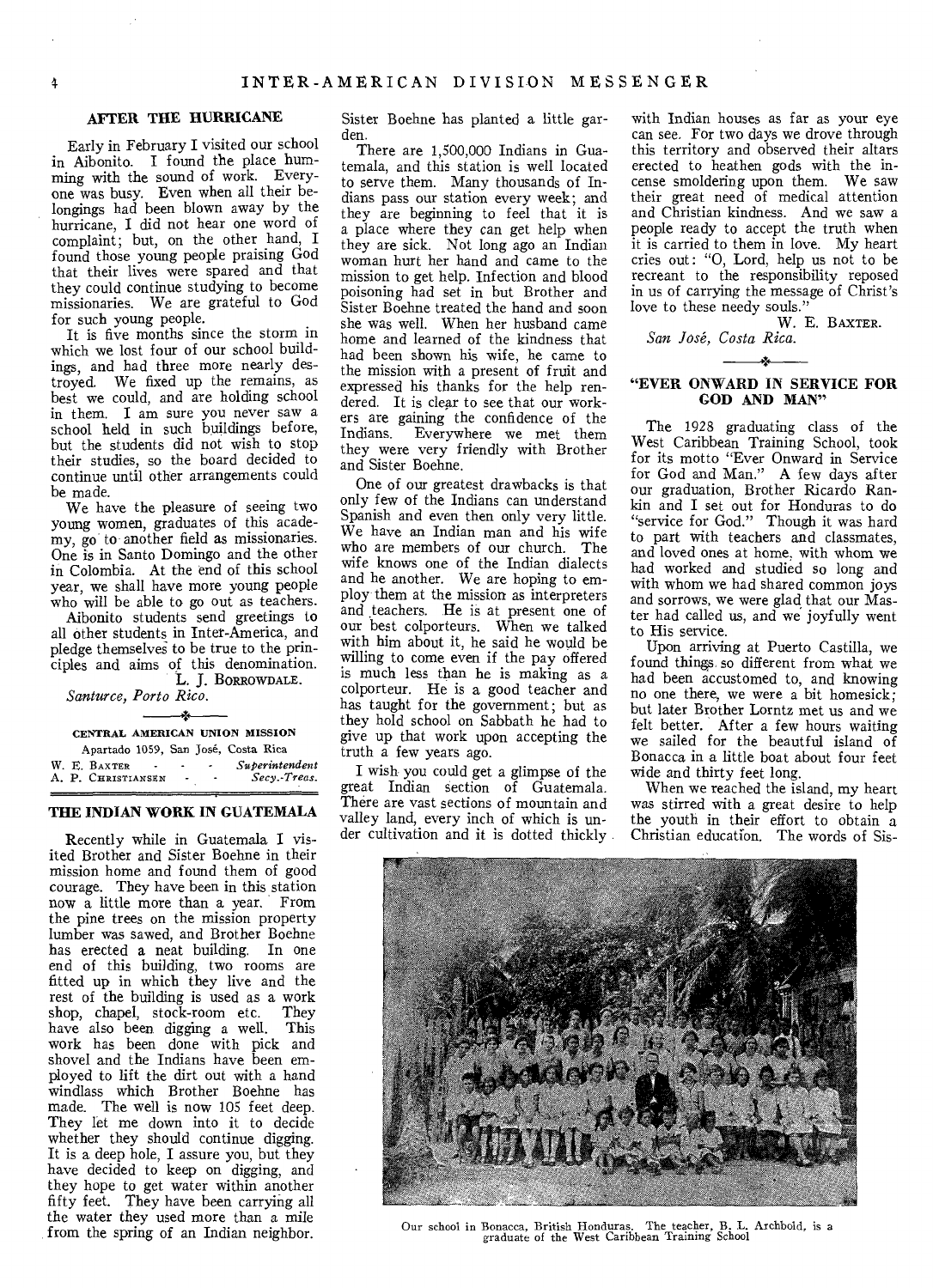ter White were brought again to my mind: "With such an army of workers as our youth, rightly trained, might furnish, how soon the Message of a crucified, risen, and soon-coming Saviour might be carried to the whole world!"

Brother Rankin continued on his way to La Ceiba, which was to be his field of labor, while I took charge of the school at Bonacca, with an enrolment of thirty-six pupils. There are many energetic, ambitious students here who, when trained, will make good workers in the Lord's vineyard. The fact that some have their certificates for attendance every day of the school year shows their earnestness. I long to see some of these young people enter my beloved West Caribbean Training School. In November, when the school closed for a short vacation, we had an enrolment of fifty-five.

Some earnest, energetic and ambitious young people could not attend the day school so they asked me to teach them at night. I have been greatly encouraged by their regular and faithful attendance at these night classes, and to see how rapidly they are advancing. Arithmetic and grammar are the two subjects taught in the night school.

My prayer each day for these young people is that the Lord will bless them abundantly, and that my feeble efforts to help them may not be in vain. B. L. ARCHBOLD.

# *Bonacca, Honduras.*

#### sk. **MOSQUITQ INDIAN SCHOOL**

A few days ago, our little chapel was filled to overflowing with more than two hundred and fifty Indians, old and young, who came to listen to a program rendered by Indian boys and girls, students of our school.

The children sang and recited in English. They also sang a few songs in Spanish, and one in their mother tongue (Mosquito). Then they. read from their school books to the audience, and as a night school exercise was a part of their program, they did some arithmetic work, and recited a part of the multiplication table in a manner that won the appreciation of all that were present. May God bless our day school here at Yulu that it may become a blessing to many souls.

The work here is very encouraging, but we need more earnest, faithful workers who are willing to make a sacrifice and come to this wilderness to draw out souls for Christ. At present there are ten precious souls who are preparing for baptism. We can see the Lord is working among these dear people. There are now twenty-nine boys and girls in school, and others are planning to attend soon.

ROGER H. BROOKS. *Yulu Wawa River, Nicaragua.* 

#### IN PANAMA

I am doing all I can for the little flock God has given me here. They are dear, good people, and I do hope that many will stand on the sea of glass when the conflict is over.

The past year has been one of much sickness and several deaths among the believers here. But the dear Lord has been with us through all these hard experiences. More have been born into the truth than have been taken away by death. We baptized twenty-six during the first half of 1928; and ten more the second half. Eleven of these are young people from about thirteen to nineteen years of age. And the harvest from among the young does not stop with 1928. The new class of twenty-one for 1929 has in it fourteen young people. Pray for the success of the work in this large and important city during the year<br>1929. A. A. GRIZZLE. A. A. GRIZZLE.

*Panama City, Panama.* 

一本

# COLOMBIA-VENEZUELA UNION MISSION

|  | Box O, Balboa, Canal Zone |                        |   |                          |                |
|--|---------------------------|------------------------|---|--------------------------|----------------|
|  | H. E. BAASCH              | <b>Contact Contact</b> |   | <b>Contract Contract</b> | Superintendent |
|  | C. L. STILSON             | ۰                      | ٠ |                          | Secy.-Treas.   |

#### OPPOSITION AND PROGRESS IN ANTIOQUENA

Our mission is said to have the most conservative territory in Colombia. The foreigner has little chance as a merchant due to fanatical provincialism. This state of things has caused many of the most liberal families to move away from the immediate influence of the "ecclesiastical palace."

In all our activities, we have met with opposition; and the Catholic dailies have been true to their duty to warn the public against going near us. Under these circumstances, it was hardly to be expected that we would have large audiences, as the people feared the consequences; and it was evident that our success would be, rather, in doing house to house work.

To show how closely we were watched in our activities, I will say that when 1 feft home to help one of our native colporteurs, a telegram was sent saying the Adventists had left for the interior with large supplies of literature. The result was that the priest of the town discouraged the people from buying even our health book, and all except two merchants obeyed. In the next town, however, we were able to gain the confidence of the people through the rector of the university.

Considerable time has been consumed in finding a place of worship for our little church. Since any proprietor, who dares to rent us, shares our lot in persecution, it usually happens that we are obliged to change location about every six months.

We are deeply grateful to our present governor who has promised to protect us according to law; and we are profoundly grateful to the Lord that a recent attempt to deprive us of being tolerated as religious teachers was defeated by congress.

Our progress has not been phenomenal. But our first believers were eager to embrace the Message, and their constant missionary work has aided materially in augmenting the attendance at our meetings. A few weeks ago we had our fourth baptism.

Aside from the blessings of God, our onward march will depend on continuous distribution of literature and on house-to-house work; in the latter Mrs. Trummer takes an active part and replaces me when I am away from headquarters. E. M. TRUMMER.

*Medellin, Colombia.* 

# للعامل ATLANTIC COLOMBIA

It has been some time since we have reported, but the work has been progressing during our silence. Last November Pastor Baasch visited our field. Together we visited Crete, and then went on to Sincelejo. It seemed a favorable time to hold a series of meetings there, so we stayed for about a month, holding meetings every night. We secured the theater for five nights, and had from 250 to 700 persons in attendance each night. About thirty-five gave in their names as resolved to keep the Sabbath.

In January I returned for another visit. We have established a church school there, under the experienced direction of Sister Victoria Davila. We feel sure this will help greatly to place our work on a sure footing in that town. On Sabbath, February 2, I had the pleasure of baptizing four. Two more were prevented by illness from taking part in the sacred rite. On my next visit I expect to baptize a larger number. As a number had been baptized last year, and some believers had moved in, and there were good prospects for increased membership in the future, we organized a church there. This brought great joy to those who have lived the truth there faithfully; and I am sure it will to the readers of the MESSENGER. This is our second church.

During this visit we went one Sunday to a little village nine miles from Sincelejo, where two or three families were interested as a result of home missionary work done by members of the Sincelejo company. We held a meeting with about sixty present, many of whom showed a real interest; and we trust that some will come fully into the truth.

On the way home from Sincelejo I came through a little country place called Zazaro. One of the believers in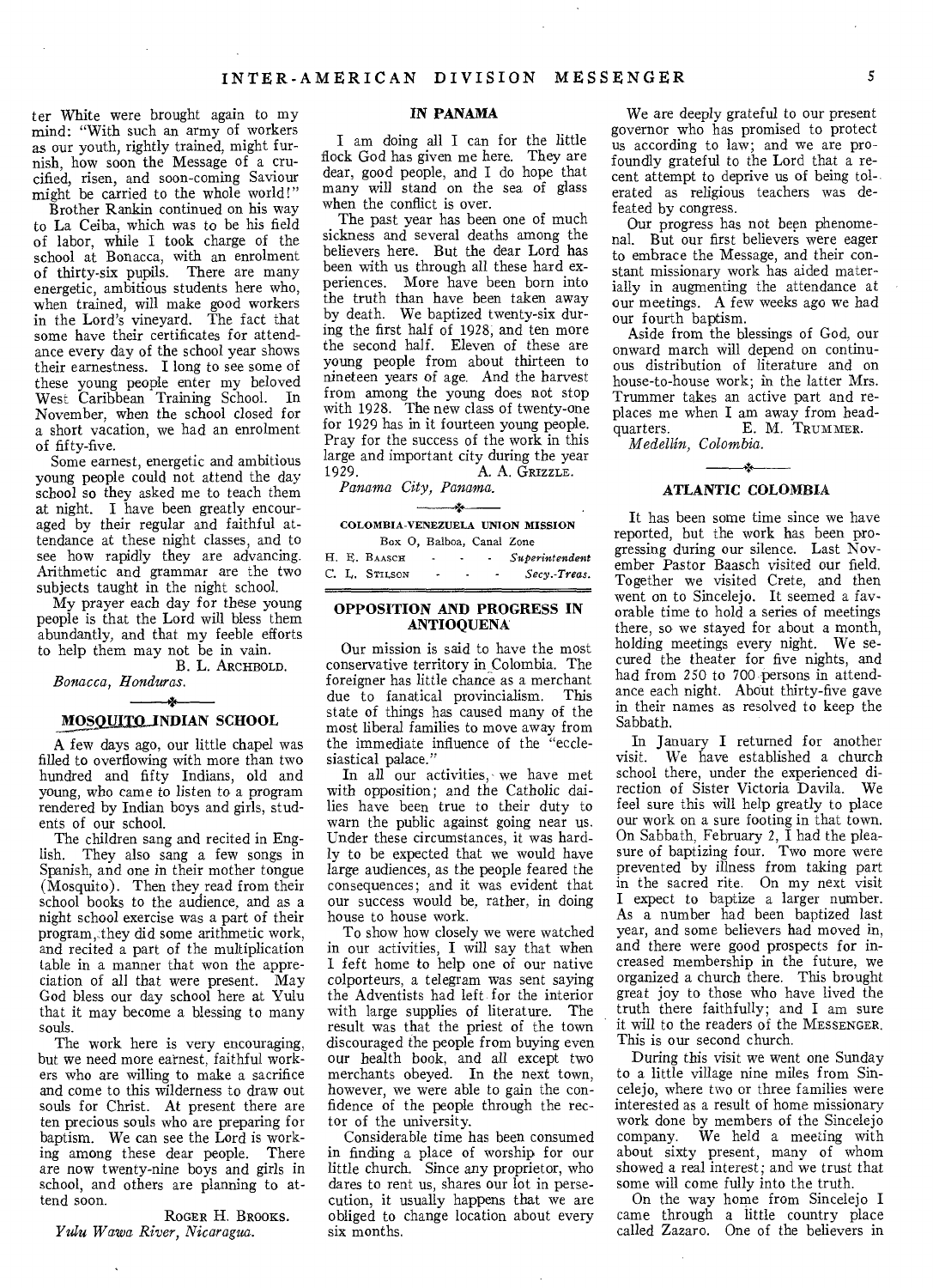Sincelejo had made a number of visits to this place, and had told me that some were keeping the Sabbath there. I arrived on Friday, and the next day organized a Sabbath school. After the service, I asked those present to give me the names of all in that region who were keeping the Sabbath. Due to the shortness of time; not all were notified of my being there, as many live a distance from our meeting place. They gave me sixty-five names. I feel that such an interest will warrant a more extended visit in the near future. I was also told of interested people in Palo Alto, San Onofre, Bajo Grande, and a new Sabbathkeeper in Carmen.

Our faithful canvasser, Brother Manhertz, has met opposition in his work. He writes:

"Last Sunday I was canvassing and the captain of the army forbade me, saying I was a Protestant. He sent me with his armed soldiers to the *cuartel* where I was put in for the night. This was the first time the captain met This was the first time the captain met me, but he was on the lookout for me through a rich man of the town who is a great friend of the bishop and who always tries to hinder my sales. He even made feasts for the captain several times, and got the office of magis-trate so that he could trespass as he liked. However, five days after he took that office he was made prisoner by the same captain and led away to jail without being allowed to com-

municate with his friends. "I am thankful to say that the time I spent in prison gave me a splendid opportunity to give a good lecture to the soldiers, who were very attentive, and treated me in the kindest way. After speaking to them that night, I gave them, a number of small tracts which interested them much. The next day they were in groups reading and discussing the commandments. They agreed that it was the seventh day which God had commanded men to keep. The officer in charge asked many questions, and admitted that they were in error. I gave a few small books to some who wanted them, but could not afford to buy."

Who can tell what will be the results in the kingdom of that night of faithful witnessing by our brother?

E. W. THURBER. *Barranquilla, Colombia.* 

### يعجد EAST CARIBBEAN UNION CONFERENCE

Box 221, Port-of-Spain, Trinidad<br>ELLIOTT President W. R. ELLIOTT **- - - President** M. D. HOWARD - - - Secy.-Treas. M. D. HOWARD - - *Secy.-Treas.* 

#### A CHURCH THAT "IS SET ON A **HILL"**

Sabbath morning, January 12, Pastor Cole and the writer went by bicycle from St. Johns, Antigua, about six miles out into the country to visit our believers at Bolands. No announcement had been made of our coming, but we found the building well filled, and practically every member was present and on time. We were pleased to see this faithfulness in meeting together.

All took a deep interest in the Sabbath school; then during the intermission, Pastor Cole spoke about certain matters of Christian conduct. He also

asked them the question, "How many of you pay tithe?" and it was good to see nearly every hand go up. He then asked if they were poorer or better off than they were before accepting the truth and beginning to pay tithe. The truth and beginning to pay tithe. leader replied: "We have much more now than before." So the Lord as always, has fulfilled His promise in regard to tithe-paying to those faithful believers.

The church building is placed on the crest of a hill, and it can be seen for quite a distance down the valley. As the writer complimented the members for having such a nice building, Pastor Cole rose and told how the church was built. Down in the valley near the foot of the hill, a small stream flows. During the day the men would dig out the stones and sand and get them ready to be carried up the hill. This material could not be left over night, so the sisters would come just after dark and carry these stones and the sand on their heads up to the site. It was interesting to look into their beaming faces as these facts were being related, and they were rightfully proud of their new church building, which, in reality, they carried up the hill on their heads.

The Boland church is an active missionary group, and the prospect is good for a rapidly increasing membership in that section.

M. D. Howard. Port of Spain Trinidad.

#### جياد OUR CARIBBEAN TRAINING COLLEGE

Sister Eloise Williams and Sister R. S. J. Hamilton have sent us the following interesting news items:

"Last Christmas will long be remembered at our school. Our first class was graduated from the eighth grade. The members were William Osborne from Demerara, Herbert Greaves from Barbados, Ivy Francis from St. Kitts, and three from Trinidad, Rupert Thompson from Sangre Grande, C. D. Henry from Arima, and Daniel Ramlagan from San Juan.

"The students, under the direction of Winifred Stoll from Demerara, tastefully decorated the entire building. After dinner, Brother Cott, who was present from Mt. Roraima, took pictures of various groups. Then everyone went to the chapel for the program.

"Besides singing by the entire student body, there were two exercises given by the students. The members of the physiology class showed the danger from the use of tobacco, tea, coffee, and other unhealthful habits, and also the benefits to be gained by simple healthful living. The other exercise was by the graduating class, and showed a few of the things they had been learning in school.

"Pastor Elliott then gave a talk to the students, and Professor Gardiner presented the diplomas. During the evening, the students gathered in the court, soon after supper, and surprised the guests with a short program of Christmas carols. Several members of the Port of Spain church were present, as well as all the workers from Port of Spain, and a few other guests.

"Recently, the faculty and students, with some neighboring friends, spent an interesting evening with Brother Cott, as he traced through pictures, his trip to Mt. Roraima, and then showed us the mission station. Their journey in the bush brought them close to the beauties of..nature, and the pictures revealed the handiwork of God, unmarred by civilization. However, we were also brought to realize the keeping power of God, for these workers were continually exposed to danger as they pressed on to the site of the proposed mission.

"We were pleased to have Brother and Sister Cott with us for a few days. Some of our students expressed a desire to unite with this mission, when ready to enter the field for active service."

# MEXICAN UNION MISSION Calle Jalapa 210, Mexico, D. F., Mexico

|  | D. A. PARSONS |  | Superintendent |
|--|---------------|--|----------------|
|  | I. G. PETTEY  |  | Secy. Treas.   |
|  |               |  |                |

#### THE FIRST CAMPMEETING IN **MEXICO**

One hundred miles from Balsas, the terminal of the railroad line from Mexico City to the State of. Guerrero, in the interior of this mountainous country, the first general meeting in Mexico that could be called a campmeeting, was held at Huerta Viega, Feb. 2 to 6, 1929.

Three years ago, Pastor D. A. Parsons, superintendent of the Mexican Union, and Pastor G. Winter, who was at that time superintendent of the Central Mexican Mission, held a number of studies with an Indian family in that district, and a remarkable interest developed. Although very little work has been done with those people since that time, today there are seventy-five believers in that district. It was indeed a pleasure to meet those dear people in the general meeting.

The brethren had erected a large booth on the side of the mountain and overlooking a beautiful valley, and we found it a delightful place in which to worship and study. A few hundred yards from our place of meeting, wild deer could be seen almost every morning; and in this quiet place one's mind naturally turned from the magnificent works of nature surrounding us, to the great Creator.

These Indian believers have not had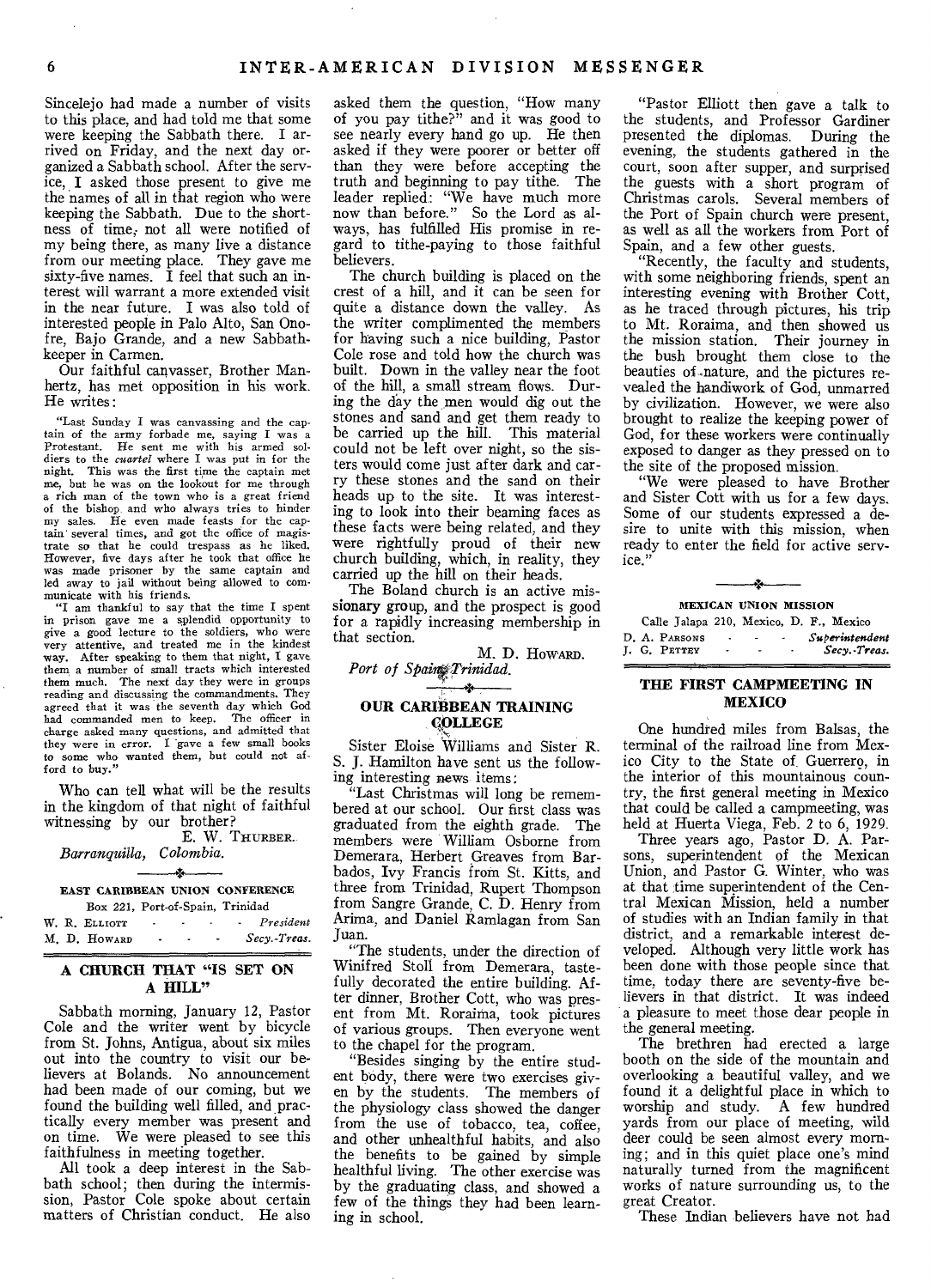many educational advantages; but their hearts are in tune with the Message. The members of one company traveled from thirty to thirty-six miles to attend this meeting. One mother carried her baby this entire distance; and, although night overtook them on the way, and they were compelled to sleep out in the mountains, they all came into camp, smiling the next morning.

The camping accomodations were of the simplest nature. No tents were needed in that delightful climate, and the workers spread grass upon the ground and slept in the open air.

On the first day of the meeting, fourteen were baptized in the nearby stream. About forty others were organized into a class to receive further instruction in preparation for baptism.

Definite instruction was given each day regarding the work of the Sabbath school and Home Missionary departments; and we are confident that this general meeting will mark the beginning of a forward movement in the sounding of the Message among the Indians of<br>the State of Guerrero. C. E. Woop. the State of Guerrero. *Balboa, Canal Zone.* 

# $\rightarrow$ **THE OUTLOOK IN MEXICO**

With the visiting brethren from Panama and Washington, C. E. Wood and **J.** C. Thompson, we have been conducting home missionary-and Sabbath school conventions in different missions in Mexico. The Lord has blessed the people that have listened, and we believe more will be accomplished in the future.

At one of the first meetings Sister Virginia Hernandez, in the picture with myself, was present and recounted her many experiences in persuading more than one hundred souls to accept this Message. I hold in my hand in the picture the little black bag in which she carries her missionary ammunition. Although 65 years old or more, she is still strong and goes about all over the country, never worrying about robbers or bandits or wild beasts, as her faith in the Lord is supreme. She has never lacked for food or for something clean to wear.

Through her faithful efforts, as well as those of our other twenty-seven colporteurs, to place literature in the hands of the people, the report of sales of the Pacific Press Branch at the close of last year showed a gain of \$404.00 for Tehuantepec. This is very good considering the special effort made all over this union to work off the old stock of large books which has been on our shelves for years. For this we thank the Lord and take courage.

The average number of colporteurs for 1928 was 25 against 16 of the previous year, and these worked on an average of 1,036 hours each during 1928. But financial conditions have been such that large books have not been sold as extensively as in past years. The workers took \$39,612.00 worth of orders, and delivered \$24,641.00 We trust that with a deeper consecration on the part of all in the field during 1929, our success will be greater. And we pray that the Lord will give us peace so that more money will soon come into circulation and business be freer everywhere.

**H.** A. B. ROBINSON. *Mexico City, Mexico.* 



She has won more than one hundred

#### **"ALL TO THE GLORY OF GOD"**

"To keep the body in a healthy condition to develop its strength, that every part of the living machinery may act harmoniously, should be the first study of our life. To neglect the body is to neglect the mind. It cannot be to the glory of God for His children to have sickly bodies or dwarfed minds."-"Counsels on Health,"

*122.*  "Intemperance in eating, even of food of the right quality, will have a prostrating influence upon the system, and will blunt the keener and holier emotions. Strict temperance in eating holier emotions. Strict temperance in eating and *drinking is highly essential* for the healthy preservation and vigorous exercise of all the functions of the body."—Id. *p. 123.* 

"Great care should be taken to form right habits of eating and drinking. The food eaten should be that which will make the best blood. The delicate organs of digestion should be respected. God requires us, by being temperate in all things, to act our part toward keeping our-<br>selves in health. He cannot enlighten the mind of a man who makes a cesspool of his stomach. He does not hear the prayers of those who are walking in the light of the sparks of their own kindling."—Id. *p. 576.* 

"Eating has much to do with religion. The spiritual experience is greatly affected by the way in which the stomach is treated. Eating way in which the stomach is treated. and drinking in accordance with the laws of<br>health promote virtuous actions. But if the health promote virtuous actions. stomach is abused *by* habits that have no foundation in nature, Satan takes advantage of the wrong that has been done, and uses the stomach as an enemy of righteousness, creating a dis-<br>turbance which affects the entire being. Sacred turbance which affects the entire being. things are not appreciated. Spiritual zeal diminishes. Peace of mind is lost. There is dissension, strife, and discord. Impatient words are spoken, and unkind deeds are done; dishonest practices are followed, and anger is manifested,—and all because the nerves of the brain are disturbed by the abuse heaped on the stomach."—Id, p. 577, *578.* 

"Eat only plain, simple, wholesome food, and thank God constantly for the principles of health reform. In all things be true and upright, and you will gain precious victories."—Id. *p. 137.* 

*"Many* turn from light and knowledge and sacrifice principle to taste. They eat when the system needs no food, and at irregular intervals, because they have no moral stamina to resist inclination. As a result, the abused stomach rebels, and suffering follows. Regularity in eating is very important for health of body and serenity of mind. Never should a morsel of food pass the lips between meals.'—Id. p. *118.* 

"Many eat too rapidly. Others eat at one meal varieties of food that do not agree. If men and women would only remember how greatly they afflict the stomach, and how deeply Christ is dishonored when the stomach is abused, they would deny the appetite, and thus give the stomach opportunity to recover its healthy ac-<br>tion. While eating at the table, we may do While eating at the table, we may do medical missionary work by eating and drinking<br>to the glory of God."—*Id. p. 577.*<br>"Many make a mistake in drinking cold water"

with their meals. Food should not be washed down, Taken with meals, water diminishes the flow of the saliva; and the colder the water, the greater the injury to the stomach. Ice-water or ice-lemonade, taken with meals, will arrest digestion until the system has imparted sufficient warmth to the stomach to enable it to take up its work again. Masticate slowly, and allow the saliva to mingle with the food."—Id.

*p. 119.*  "If your time to eat is limited, do not bolt your food, but eat less, and masticate slowly. The benefit derived from food does not depend so much on the quantity eaten, as on its thorough digestion; nor the gratification of taste so much on the amount swallowed, as on the length of time it remains in the mouth. Those who are excited, anxious, or in a hurry, would do well not to eat until they have found rest or relief, for the vital powers, already severely taxed, can not supply the necessary digestive fluids.—Id. *p. 120.* 

"The health of the body is to be regarded as essential for growth in grace and the acquirement of an even temper. If the stomach is not properly cared for, the formation of an upright, moral character will be hindered. The brain and nerves are in sympathy with the stomach. Erroneous *eating* and drinking result in erroneous thinking and acting."—/d. p. *134.* 

"You need clear, energetic minds, in order to appreciate the exalted character of the truth, to value the atonement, and to place the right sestimate upon eternal things. If you pursue a wrong course, and indulge in wrong habits of eating, and thereby weaken the intellectual powers, you will not place that high estimate upon salvation and eternal life which will inspire you to conform your life to the life of Christ; you will not make those earnest self-sacrificing efforts for entire conformity to the will of God, which His word requires, and which are necessary to give you a moral fitness for the finishing touch of *immortality."—"Testimonies," Vol. 2, p. 66.* 

"God's church is the court of holy life, filled with varied gifts, and endowed with the Holy Spirit. The members are to find their happiness in the happiness of those whom they help and bless."

÷